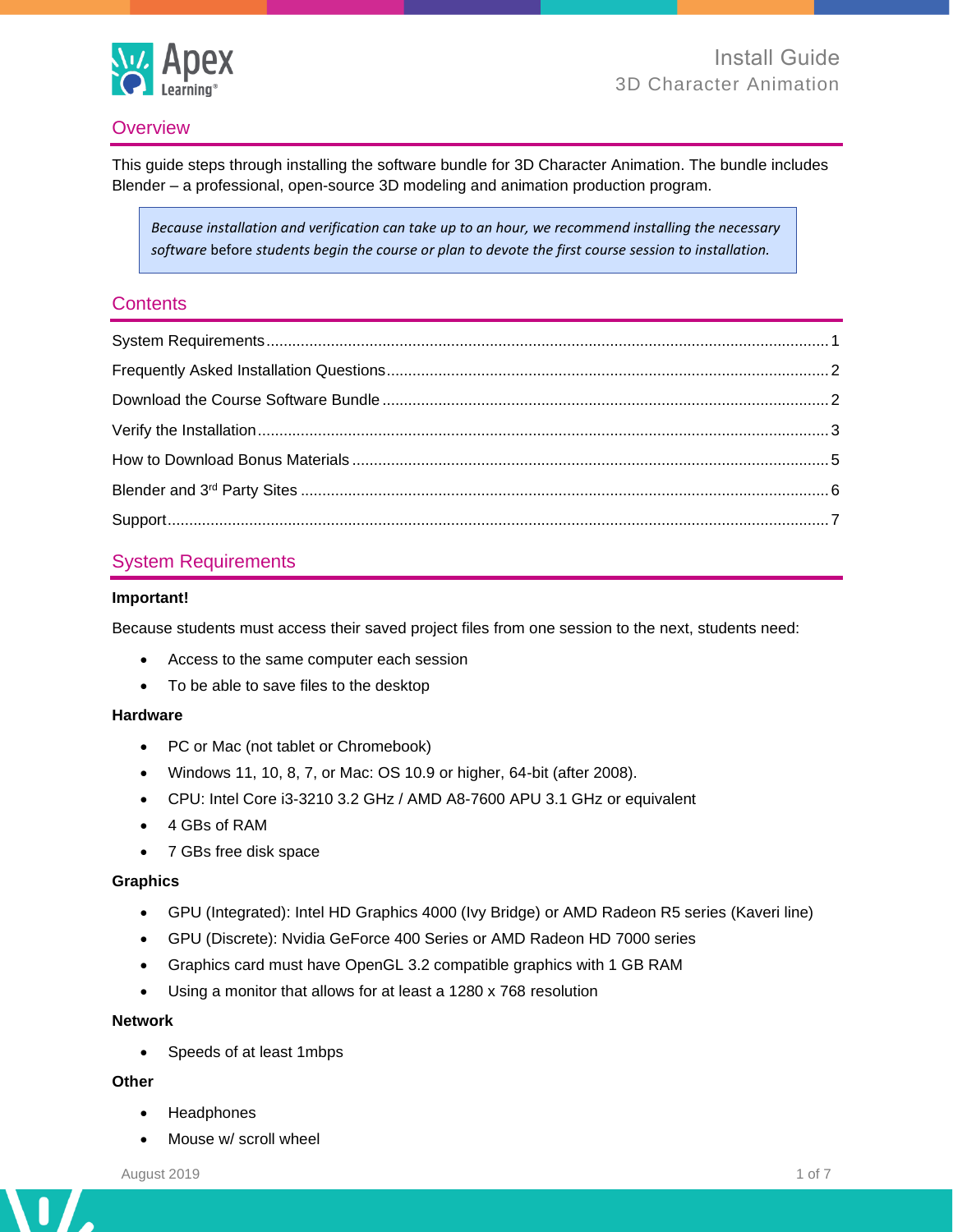## <span id="page-1-0"></span>Frequently Asked Installation Questions

#### How long will it take to complete the installation?

The installation process for the 3D Character Animation software can take up to an hour, depending on the internet connection.

#### What if the student won't have the same computer every day?

The software bundle needs to be installed on all computers the student may use. Additionally, student projects will need to be moved from the last computer they worked with to the new computer each time.

What if students want to work on their projects from another computer? / How can students ensure they have access to their project files?

<span id="page-1-1"></span>Contact Apex Learning support. We will work with you to find a suitable method of moving projects between computers.

### What if we need to save student work on Google Drive, OneDrive, or a network storage location?

Contact Apex Learning support. For this course, saving student project files in an alternative storage location is possible. With that said, we'll want to walk you through all the files that will need to be saved on the network storage, or cloud storage, location in order for the student to be able to work properly.

### Download the Course Software Bundle

Students can download the software bundle from the first page of the course (Unit 1 Overview).

If an administrator will install the software, follow these steps.

- 1. Download Blender and the rest of the course software:
	- o PC installer- <https://downloads.apexlearning.com/CA1/CA1-Course-10.1.1.exe>
	- o MAC installer- [https://downloads.apexlearning.com/CA1/3D\\_Character\\_Animation.dmg](https://downloads.apexlearning.com/CA1/3D_Character_Animation.dmg)
- 2. Install the software on the computer the student will be using.
	- a. Run Installer once the download completes.
	- b. When the installer window appears, click the *Next* button.
	- c. In the following window, click the *Next* button to begin the installation process.
	- d. Close the "Successful Install" Dialog window.
- 3. Verify content
	- a. Navigate to *Apex Learning > 3D Character Animation 1 > Project 1* folder on the desktop. If using Windows 11 your *Apex Learning* folder may be saved under *C:\Users\User Name\Desktop*
	- b. Validate that you see the following files & folders: *Assets*, *Render*, *Troubleshooting*, *Animation.blend*, *Characters.blend*, *Playground.blend*, and *Run Cycle Template.blend.*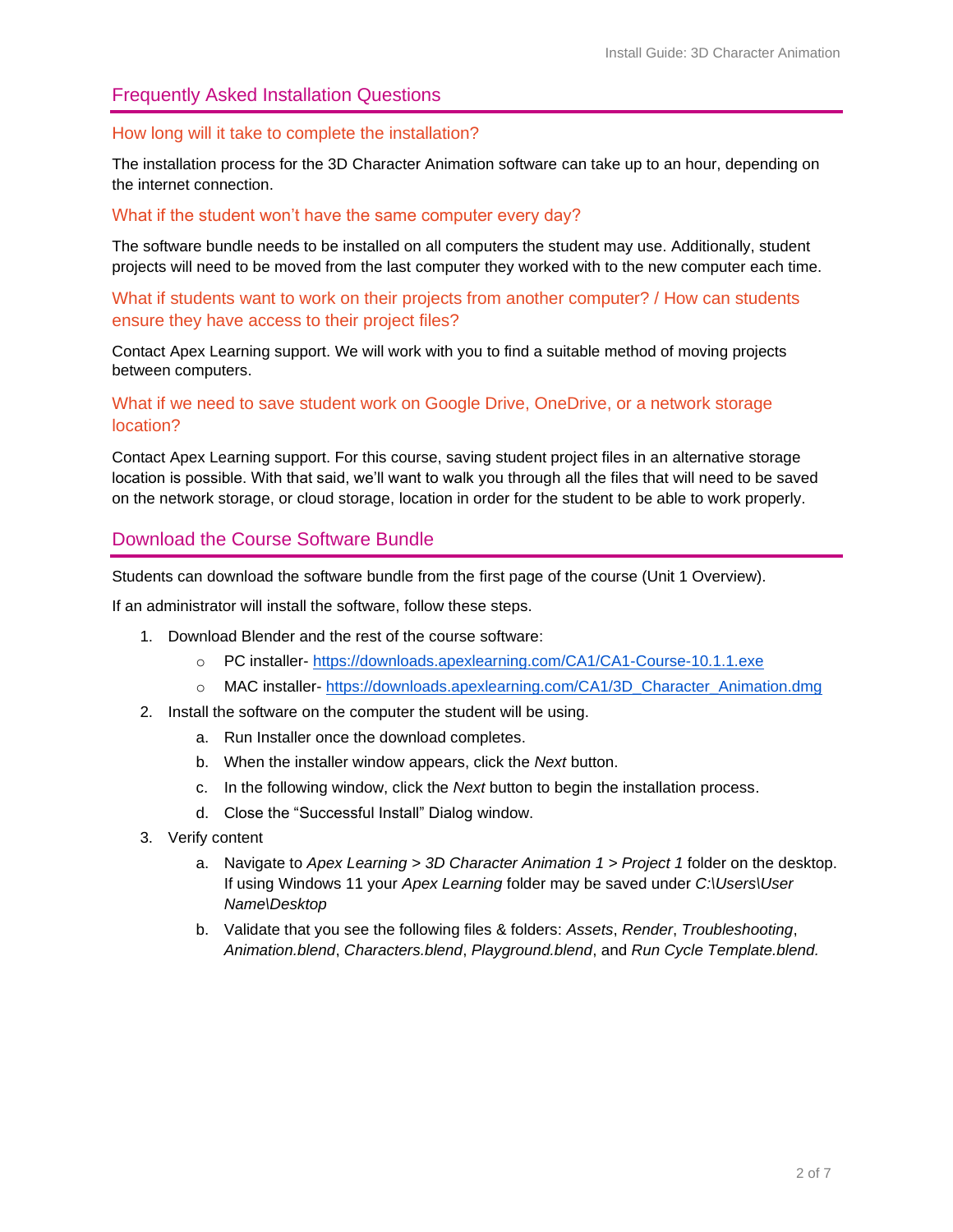| Project 1<br>$\overline{\mathbf{v}}$<br>✓                   |                                                                              |                  |                    |          |          |                  | п | $\times$ |
|-------------------------------------------------------------|------------------------------------------------------------------------------|------------------|--------------------|----------|----------|------------------|---|----------|
| Home<br>File<br>Share                                       | View                                                                         |                  |                    |          |          |                  |   | $\vee$ 0 |
| $\leftarrow$<br>$\rightarrow$<br>$\uparrow$<br>$\checkmark$ | $\rightarrow$ This PC > Desktop > Apex Learning > 3D Character Animation 1 > |                  | Project 1 >        |          | $\vee$ 0 | Search Project 1 |   | مر       |
|                                                             | $\widehat{\phantom{a}}$<br>Name                                              | Date modified    | Type               | Size     |          |                  |   |          |
| <b>Quick access</b><br>Desktop<br>À                         | Assets                                                                       | 1/4/2019 1:03 PM | File folder        |          |          |                  |   |          |
|                                                             | Render                                                                       | 1/4/2019 1:03 PM | <b>File folder</b> |          |          |                  |   |          |
| Downloads<br>st.                                            | Troubleshooting                                                              | 1/4/2019 1:03 PM | <b>File folder</b> |          |          |                  |   |          |
| Documents<br>À.                                             | <b>C</b> Animation.blend                                                     | 7/2/2018 7:59 PM | Blender            | 1,743 KB |          |                  |   |          |
| $\equiv$ Pictures<br>À.                                     | Characters.blend                                                             | 1/4/2019 1:03 PM | Shortcut           | 2 KB     |          |                  |   |          |
| 3D Printing & Mod                                           | Playground.blend                                                             | 7/2/2018 7:59 PM | Blender            | 706 KB   |          |                  |   |          |
| Mount Magma 1                                               | Run Cycle Template.blend                                                     | 7/2/2018 7:59 PM | Blender            | 1,836 KB |          |                  |   |          |
| Mount Magma 1 - 1                                           |                                                                              |                  |                    |          |          |                  |   |          |
| Server Design 1                                             |                                                                              |                  |                    |          |          |                  |   |          |
| <b>Apex Learning</b>                                        |                                                                              |                  |                    |          |          |                  |   |          |
| <b>LMS Help and Educ</b>                                    |                                                                              |                  |                    |          |          |                  |   |          |
|                                                             |                                                                              |                  |                    |          |          |                  |   |          |
| $\Box$ This PC                                              |                                                                              |                  |                    |          |          |                  |   |          |

c. Launch Blender by double-clicking the *Animation.blend* file.

Note: Once you double-click *Animation.blend*, a console window will appear briefly before Blender opens. You may see a message regarding the "Hz" value not being set to "44100". Disregard this message; it doesn't affect how the course software functions.

d. After the *Animation.blend* file opens in Blender, you should see a pixelated landscape that contains blocks comprised of grass and dirt.

| $\sqrt{6}$ + File Render Window Help $\frac{1}{2}$ World Editor                                            |                           | $+\times$ $\frac{1}{6}$ Scene 1<br>$2 + 8$<br>Cycles Render<br>20 v2.79   Verts:56   Faces:52   Tris:104   Objects:0/7   Lamps:0/1   Mem:280.72M (1.11M)   Set 1 |                                                                                                                                                                                   |
|------------------------------------------------------------------------------------------------------------|---------------------------|------------------------------------------------------------------------------------------------------------------------------------------------------------------|-----------------------------------------------------------------------------------------------------------------------------------------------------------------------------------|
| o 27 RenderLayers   2 图                                                                                    |                           | User Persp                                                                                                                                                       | $\left[\begin{array}{c c} \Box\ \ast\end{array}\right]\boxtimes\mathbb{R}$ , $\boxdot\ \top$ , $\otimes$ , $\boxdot\ \top$ , $\otimes$ , $\otimes$ , $\otimes$                    |
| $\bigodot$ $\bigodot$ Day                                                                                  |                           |                                                                                                                                                                  | $x^*$ $y$ $\in$ $\mathbb{C}$ set 1                                                                                                                                                |
| o A Alexa   O                                                                                              | 0.15                      |                                                                                                                                                                  |                                                                                                                                                                                   |
| ● 大 Alexa proxy   ジ ※ 値 7 次 な ● ト 向                                                                        |                           |                                                                                                                                                                  | $\begin{array}{ c c c }\n\hline\n\end{array}$ $\begin{array}{ c c }\n\hline\n\end{array}$ $\begin{array}{ c c }\n\hline\n\end{array}$ $\begin{array}{ c c }\n\hline\n\end{array}$ |
| $\stackrel{\circ}{\bullet}\stackrel{\nabla}{\rightharpoondown}$ Block Scene $1 \mid \stackrel{\sim}{\vee}$ | $0 k$ 131                 |                                                                                                                                                                  |                                                                                                                                                                                   |
| <b>O</b> Camera Character                                                                                  | $-15$                     |                                                                                                                                                                  | <b>V</b> Duplication                                                                                                                                                              |
| o Camera Mob                                                                                               | $-85$                     |                                                                                                                                                                  | Verts<br>None<br>Frames<br>Faces<br>Group                                                                                                                                         |
| $\circ$ V Minecart $1 \mid \vee$                                                                           | 0 k                       |                                                                                                                                                                  | Set 1 - Forest<br> z <br>Group:                                                                                                                                                   |
| $\circ$ $\bullet$ Render $\vdash$                                                                          | 一下同                       |                                                                                                                                                                  |                                                                                                                                                                                   |
| $0 - 1$ Set 1                                                                                              | $\bullet$ $\mid$ $\sigma$ |                                                                                                                                                                  | Transform Locks                                                                                                                                                                   |
| $\bigcirc$ $\bigcirc$ Set 1 - Forest                                                                       | $R_{100}$                 |                                                                                                                                                                  | $\blacktriangleright$ Groups                                                                                                                                                      |
| o & Stephen   O                                                                                            | $\circ$ $\uparrow$ 5      |                                                                                                                                                                  | $\blacktriangleright$ Transform                                                                                                                                                   |
| ● 大 stephen proxy   ♂ ※ 衝 次 赤 • ⊙ k 向<br>$0$ $\frac{6}{5}$ Sun   $\frac{1}{20}$                            | $\boxed{5}$               |                                                                                                                                                                  | Delta Transform                                                                                                                                                                   |
|                                                                                                            |                           |                                                                                                                                                                  | $\blacktriangleright$ Relations                                                                                                                                                   |
|                                                                                                            |                           |                                                                                                                                                                  |                                                                                                                                                                                   |
|                                                                                                            |                           |                                                                                                                                                                  | $\blacktriangleright$ Display                                                                                                                                                     |
|                                                                                                            |                           |                                                                                                                                                                  | Relations Extras                                                                                                                                                                  |
|                                                                                                            |                           |                                                                                                                                                                  | Motion Paths                                                                                                                                                                      |
|                                                                                                            |                           |                                                                                                                                                                  | Custom Properties                                                                                                                                                                 |
|                                                                                                            |                           |                                                                                                                                                                  | $\blacktriangleright \blacktriangleright$ Motion Blur                                                                                                                             |
|                                                                                                            |                           |                                                                                                                                                                  | Cycles Settings                                                                                                                                                                   |
|                                                                                                            |                           |                                                                                                                                                                  |                                                                                                                                                                                   |
|                                                                                                            |                           |                                                                                                                                                                  |                                                                                                                                                                                   |

# <span id="page-2-0"></span>Verify the Installation

- 1. At the bottom of the window showing the orange circle and grassy landscape, find the Layers Panel. The Layers Panel is just two squares which are broken up into 10 smaller squares each. Notice that five of the twenty squares have a dot in them (one dot is orange and the other four are gray).
	- a. Hold the *Shift* key on your keyboard and select the gray dots as shown below. A blocky character with a blue animation rig should appear.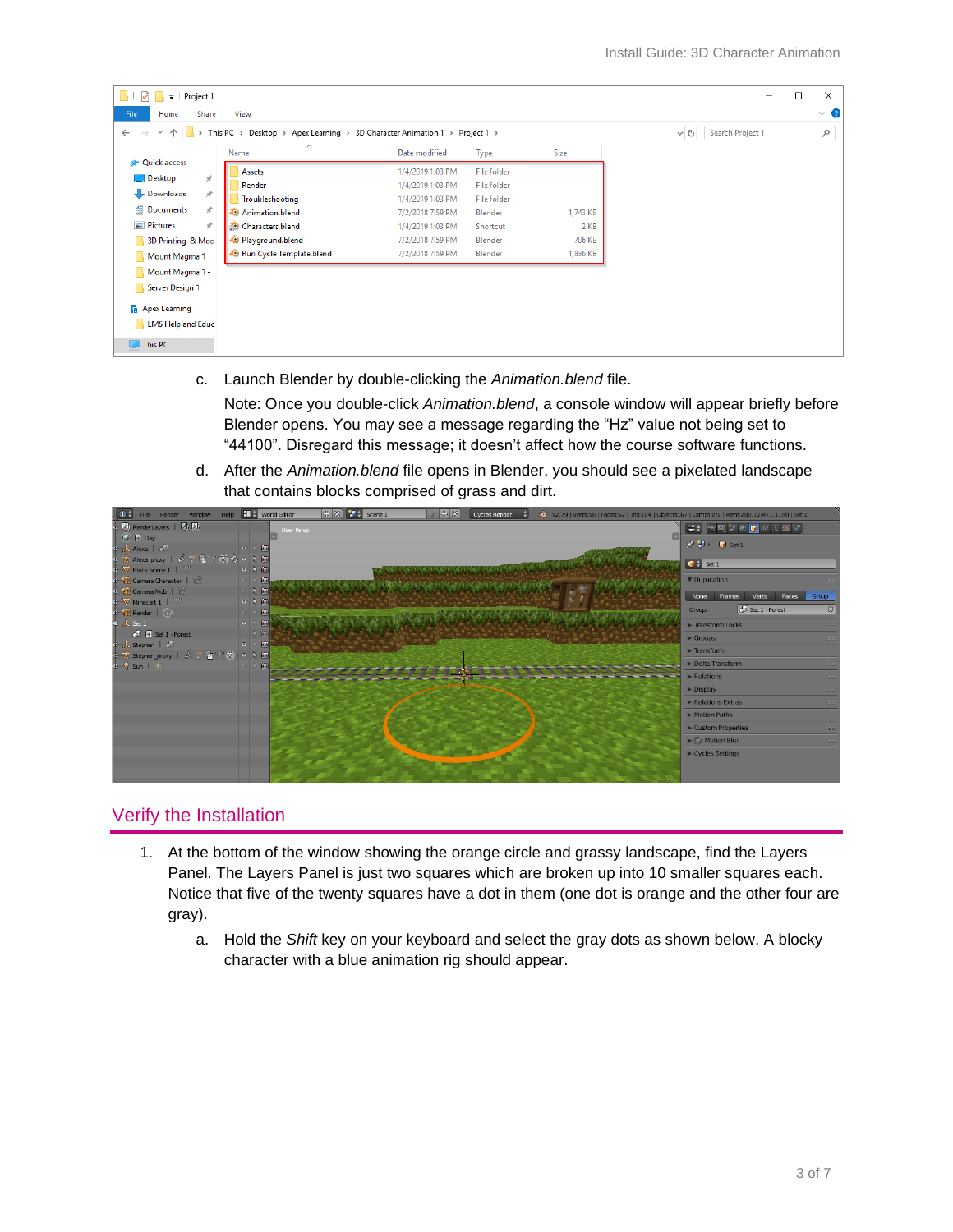

- b. Hover your cursor over the blocky character *without selecting it*. Hold Shift-A on your keyboard and a menu will pop up.
- c. In the popup menu, select *Group Instance* and a new menu will appear*.*
- d. In this sub menu you should see a search bar and different assets to select. You don't have to select anything here. This process is only to verify the course assets are linked properly.



2. On the top toolbar in Blender, click the *Render* button and choose *Render Image*. It may take a few seconds, but you should see a properly rendered image appear.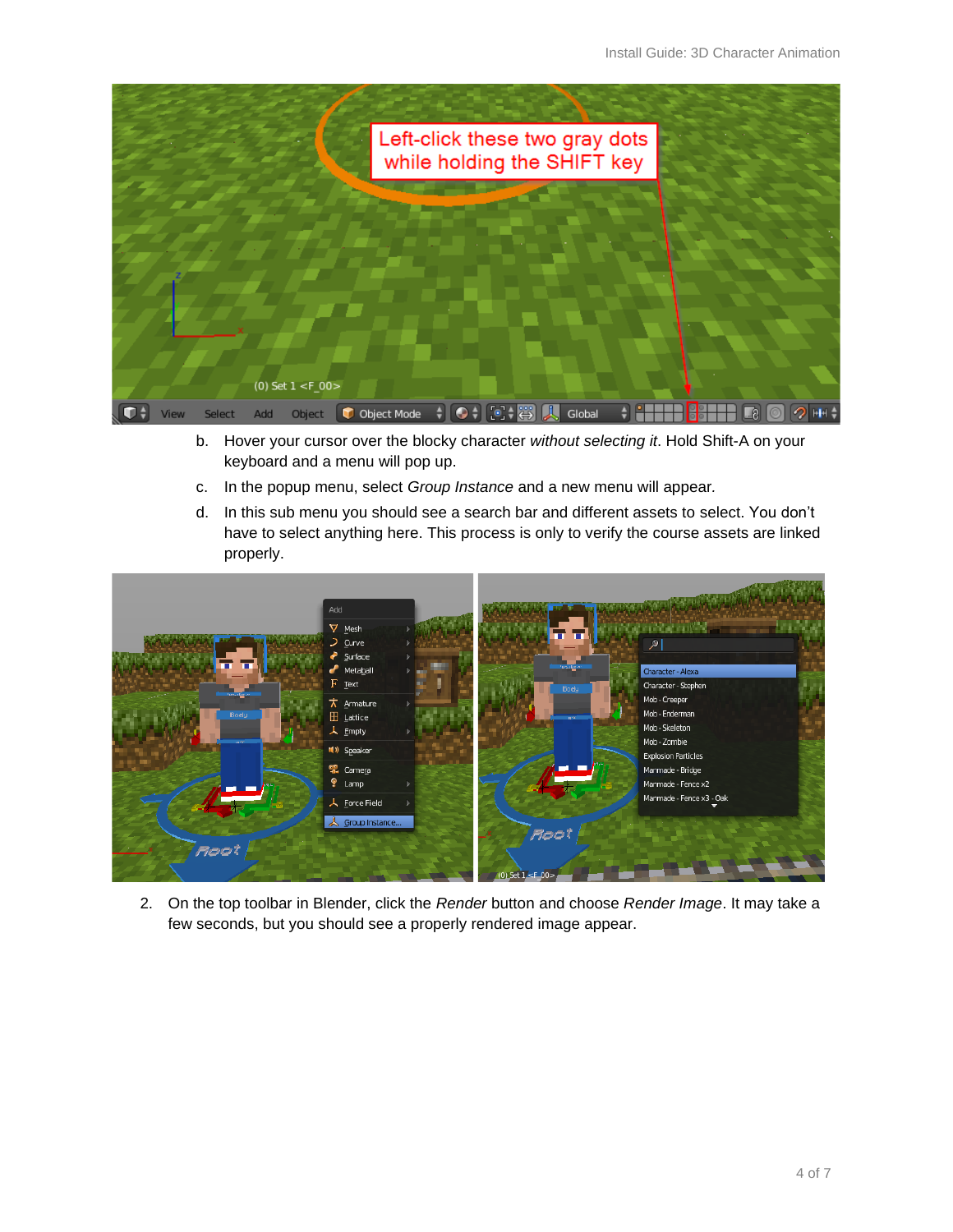| RenderL <b>for Render Image</b><br>Frame:0   Time:00:11.56   Mem:1.34M, Peak: 12.40M<br>$\ddot{\bullet}$<br>$\odot$<br>Render Animation<br>$\Box$ Day<br>Ctrl F12<br><b>O</b> Alexa<br>$\overline{2}$<br>OpenGL Render Image<br>• 大 Alexa_pr<br><b>OpenGL Render Animation</b><br>$\bullet$ $\nabla$ Block Sc<br><b>OpenGL Render Options</b><br><b>O</b> Camera<br>o <sup>c</sup> Camera<br>Show/Hide Render View<br>F11<br>Play Rendered Animation<br><b>◆ V</b> Minecart<br>Ctrl F11<br>囥<br>同<br>D.<br>$\bullet$<br>$0$ $5$ Set 1 - Forest<br>伤<br>同<br><b>O J</b> Stephen   ∂D<br>$\bullet$<br>Second the Contract 3<br>$\ddot{\bullet}$<br>The rendered image should<br>look similar to this example | <b>File</b> | Render<br><b><i>ENTERTAINMENT</i></b> | <b>ATTA</b><br><b>Allandal California</b> | $-182$<br>Scene 1 | 2 中 8 | <b>Cycles Render</b> | $\ddot{\bullet}$<br>v2.79   Verts:56   Faces:52   Tris:104   Objects: |  |
|------------------------------------------------------------------------------------------------------------------------------------------------------------------------------------------------------------------------------------------------------------------------------------------------------------------------------------------------------------------------------------------------------------------------------------------------------------------------------------------------------------------------------------------------------------------------------------------------------------------------------------------------------------------------------------------------------------|-------------|---------------------------------------|-------------------------------------------|-------------------|-------|----------------------|-----------------------------------------------------------------------|--|
|                                                                                                                                                                                                                                                                                                                                                                                                                                                                                                                                                                                                                                                                                                            |             |                                       |                                           |                   |       |                      |                                                                       |  |
|                                                                                                                                                                                                                                                                                                                                                                                                                                                                                                                                                                                                                                                                                                            |             |                                       |                                           |                   |       |                      |                                                                       |  |
|                                                                                                                                                                                                                                                                                                                                                                                                                                                                                                                                                                                                                                                                                                            |             |                                       |                                           |                   |       |                      |                                                                       |  |
| <b>O</b> Render <b>Lead</b><br>$\circ \downarrow$ Set 1                                                                                                                                                                                                                                                                                                                                                                                                                                                                                                                                                                                                                                                    |             |                                       |                                           |                   |       |                      |                                                                       |  |
|                                                                                                                                                                                                                                                                                                                                                                                                                                                                                                                                                                                                                                                                                                            |             |                                       |                                           |                   |       |                      |                                                                       |  |
|                                                                                                                                                                                                                                                                                                                                                                                                                                                                                                                                                                                                                                                                                                            |             |                                       |                                           |                   |       |                      |                                                                       |  |
|                                                                                                                                                                                                                                                                                                                                                                                                                                                                                                                                                                                                                                                                                                            |             |                                       |                                           |                   |       |                      |                                                                       |  |
|                                                                                                                                                                                                                                                                                                                                                                                                                                                                                                                                                                                                                                                                                                            |             |                                       |                                           |                   |       |                      |                                                                       |  |
|                                                                                                                                                                                                                                                                                                                                                                                                                                                                                                                                                                                                                                                                                                            |             |                                       |                                           |                   |       |                      |                                                                       |  |
|                                                                                                                                                                                                                                                                                                                                                                                                                                                                                                                                                                                                                                                                                                            |             |                                       |                                           |                   |       |                      |                                                                       |  |
|                                                                                                                                                                                                                                                                                                                                                                                                                                                                                                                                                                                                                                                                                                            |             |                                       |                                           |                   |       |                      |                                                                       |  |
|                                                                                                                                                                                                                                                                                                                                                                                                                                                                                                                                                                                                                                                                                                            |             |                                       |                                           |                   |       |                      |                                                                       |  |
| and production to the month of the control of the control of the control of the control of the                                                                                                                                                                                                                                                                                                                                                                                                                                                                                                                                                                                                             |             |                                       |                                           |                   |       |                      |                                                                       |  |
|                                                                                                                                                                                                                                                                                                                                                                                                                                                                                                                                                                                                                                                                                                            |             |                                       |                                           |                   |       |                      |                                                                       |  |

3. To close Blender, click the red X in the top right corner of the Blender window. In the popup window that appears, click the OK button. The above steps were performed to test the installation, so you don't need to save the changes that were made.

*Installation Complete! If all of the above steps worked, you have properly installed the software and content required for 3D Character Animation.* 

## <span id="page-4-0"></span>How to Download Bonus Materials

Explore activities contain bonus materials that students may download from within the course.

Should you wish to install this material beforehand, follow these steps:

- 1. If open, close Blender by clicking the red X in the top right corner of the Blender window.
- 2. Download the Points Store installers from the links below.

| <b>File</b>    | <b>MAC</b>                                                              | <b>PC</b>                                                               |
|----------------|-------------------------------------------------------------------------|-------------------------------------------------------------------------|
| Points Store 1 | https://downloads.apexlearning.com/CA1/CA1-<br>Points_Pack_1-10.1.1.dmg | https://downloads.apexlearning.com/CA1/CA1-Points-<br>Pack-1-10.1.1.exe |
| Points Store 2 | https://downloads.apexlearning.com/CA1/CA1-<br>Points Pack 2-10.1.1.dmg | https://downloads.apexlearning.com/CA1/CA1-Points-<br>Pack-2-10.1.1.exe |
| Points Store 3 | https://downloads.apexlearning.com/CA1/CA1-<br>Points Pack 3-10.1.1.dmg | https://downloads.apexlearning.com/CA1/CA1-Points-<br>Pack-3-10.1.1.exe |
| Points Store 4 | https://downloads.apexlearning.com/CA1/CA1-<br>Points Pack 4-10.1.1.dmg | https://downloads.apexlearning.com/CA1/CA1-Points-<br>Pack-4-10.1.1.exe |
| Points Store 5 | https://downloads.apexlearning.com/CA1/CA1-<br>Points Pack 5-10.1.1.dmg | https://downloads.apexlearning.com/CA1/CA1-Points-<br>Pack-5-10.1.1.exe |
| Points Store 6 | https://downloads.apexlearning.com/CA1/CA1-<br>Points Pack 6-10.1.1.dmg | https://downloads.apexlearning.com/CA1/CA1-Points-<br>Pack-6-10.1.1.exe |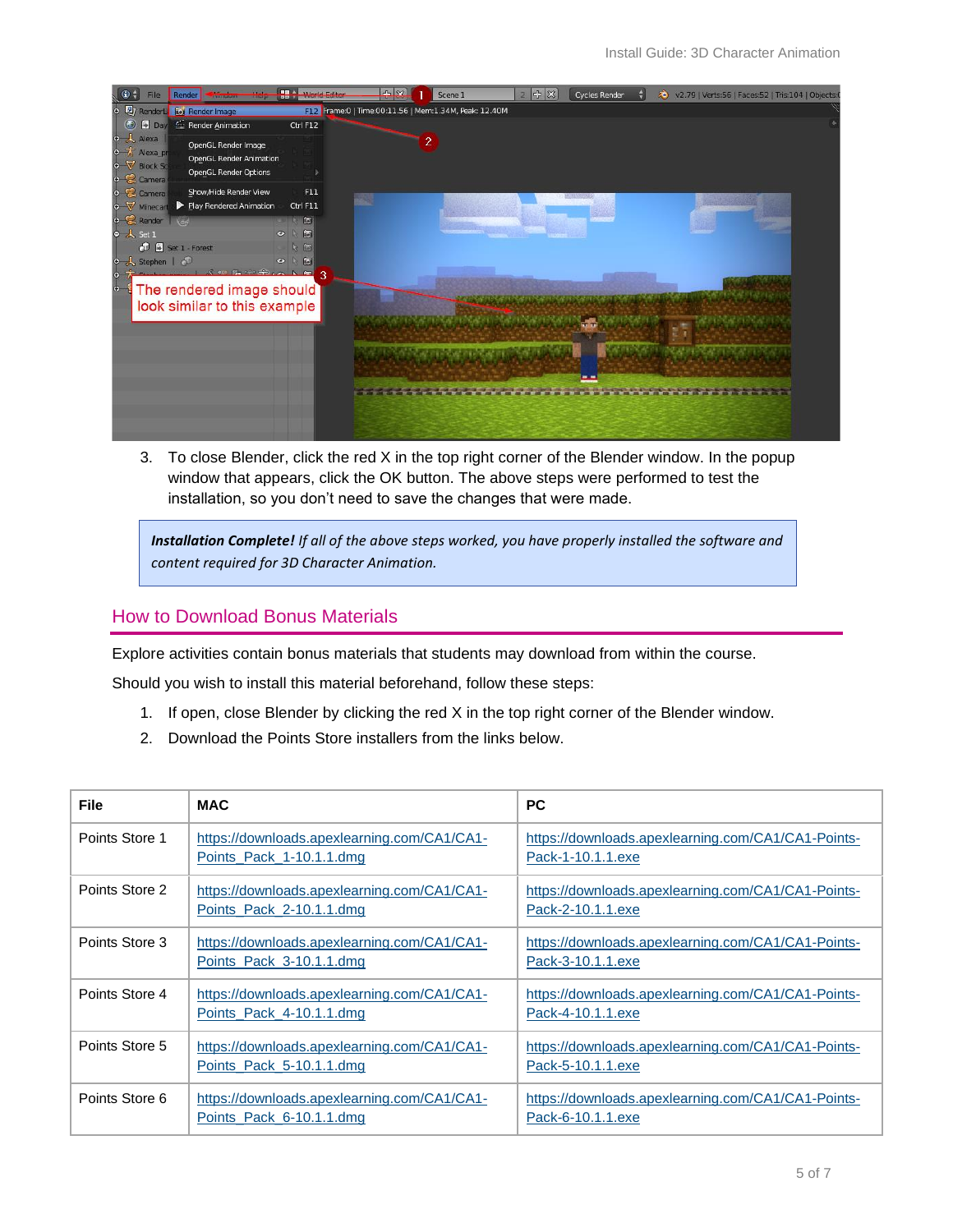- 3. Run them one-by-one to install the bonus material.
- 4. Verify that everything installed properly by going to the desktop folder: *Apex Learning > 3D Character Animation 1 > Project 1 > Assets > Points Pack*. Inside, you should see four different folders. Important: Points Store **1** & **2** material will not appear in this folder because this material involves texture packs and bonus character skins which are stored in different folder locations.

| Points Packs<br>$\overline{\phantom{a}}$    |                                                                                                      |                                      |                            |      |          | $\Box$              | $\times$ |           |
|---------------------------------------------|------------------------------------------------------------------------------------------------------|--------------------------------------|----------------------------|------|----------|---------------------|----------|-----------|
| File<br>Share<br>View<br>Home               |                                                                                                      |                                      |                            |      |          |                     |          | $\vee$ 0  |
| <b>v</b> 个<br>$\rightarrow$<br>$\leftarrow$ | > This PC > Desktop > Apex Learning > 3D Character Animation 1 > Project 1 > Assets > Points Packs > |                                      |                            |      | $\sim$ ö | Search Points Packs |          | $\varphi$ |
|                                             | $\widehat{\phantom{a}}$<br>Name                                                                      | Date modified                        | Type                       | Size |          |                     |          |           |
| <b>Quick access</b><br>Desktop<br>À.        | 3 - Background Models<br>4 - Passive Mobs                                                            | 1/4/2019 1:44 PM<br>1/4/2019 1:45 PM | File folder<br>File folder |      |          |                     |          |           |
| Downloads<br>À.<br><b>Documents</b><br>À.   | 5 - Animated Blocks<br>6 - Action Strips                                                             | 1/4/2019 1:46 PM<br>1/4/2019 1:47 PM | File folder<br>File folder |      |          |                     |          |           |
| Pictures<br>À.                              |                                                                                                      |                                      |                            |      |          |                     |          |           |
| 3D Printing & Mod<br>Mount Magma 1          |                                                                                                      |                                      |                            |      |          |                     |          |           |
| Mount Magma 1 - 1<br>Server Design 1        |                                                                                                      |                                      |                            |      |          |                     |          |           |
| Apex Learning                               |                                                                                                      |                                      |                            |      |          |                     |          |           |
| LMS Help and Educ                           |                                                                                                      |                                      |                            |      |          |                     |          |           |
| $\Box$ This PC                              |                                                                                                      |                                      |                            |      |          |                     |          |           |
| Network                                     |                                                                                                      |                                      |                            |      |          |                     |          |           |
|                                             |                                                                                                      |                                      |                            |      |          |                     |          |           |

# <span id="page-5-0"></span>Blender and 3rd Party Sites

Students using Blender may discover options to navigate away from the tool to related websites via the help menu. To ensure students do not gain access to online forums or other potentially questionable content and remain focused on the work they need to complete, we suggest blocking access to the following URLs:

- <https://devtalk.blender.org/>
- <https://wiki.blender.org/wiki/Communication/Contact>
- <http://freenode.net/>

There is also a large global Blender community. This site<https://www.blender.org/community/> provides access to multiple URLs:

- <https://blender.stackexchange.com/>
- <http://blender.today/>
- <https://blender.chat/>
- <https://rightclickselect.com/>
- <https://www.reddit.com/r/blender/>
- [https://www.facebook.com/groups/BNPRand](https://www.facebook.com/groups/BNPRandFreestyle/) [Freestyle/](https://www.facebook.com/groups/BNPRandFreestyle/)
- <http://bbug.be/>
- <https://blenderartists.org/>
- <https://www.blendernation.com/>
- <https://discord.gg/blender>
- [https://plus.google.com/communities/115632](https://plus.google.com/communities/115632807910317842467) [807910317842467](https://plus.google.com/communities/115632807910317842467)
- <https://www.blendswap.com/>
- [https://www.facebook.com/groups/22072573](https://www.facebook.com/groups/2207257375) [75](https://www.facebook.com/groups/2207257375)
- <http://www.blendercn.org/>
- <http://www.bgteach.com/>
- <http://dbc-3d.nl/>
- <http://blenderlounge.fr/>
- <http://blenderclan.tuxfamily.org/>
- <https://www.nurembug.org/>
- [https://www.meetup.com/Blender-3D-](https://www.meetup.com/Blender-3D-Meetup-Munchen/)[Meetup-Munchen/](https://www.meetup.com/Blender-3D-Meetup-Munchen/)
- <https://www.blendpolis.de/>
- [https://www.facebook.com/groups/BlenderGr](https://www.facebook.com/groups/BlenderGreece/) [eece/](https://www.facebook.com/groups/BlenderGreece/)
- <http://forum.blender.org.il/>
- <https://www.blender.it/>
- <https://blender.jp/>
- [https://www.facebook.com/groups/blender3d](https://www.facebook.com/groups/blender3d.msia) [.msia](https://www.facebook.com/groups/blender3d.msia)
- <http://polskikursblendera.pl/>
- [https://www.facebook.com/groups/blenderpol](https://www.facebook.com/groups/blenderpolska/) [ska/](https://www.facebook.com/groups/blenderpolska/)
- <http://www.blender.pl/>
- <https://blender.community/c/hoje/>